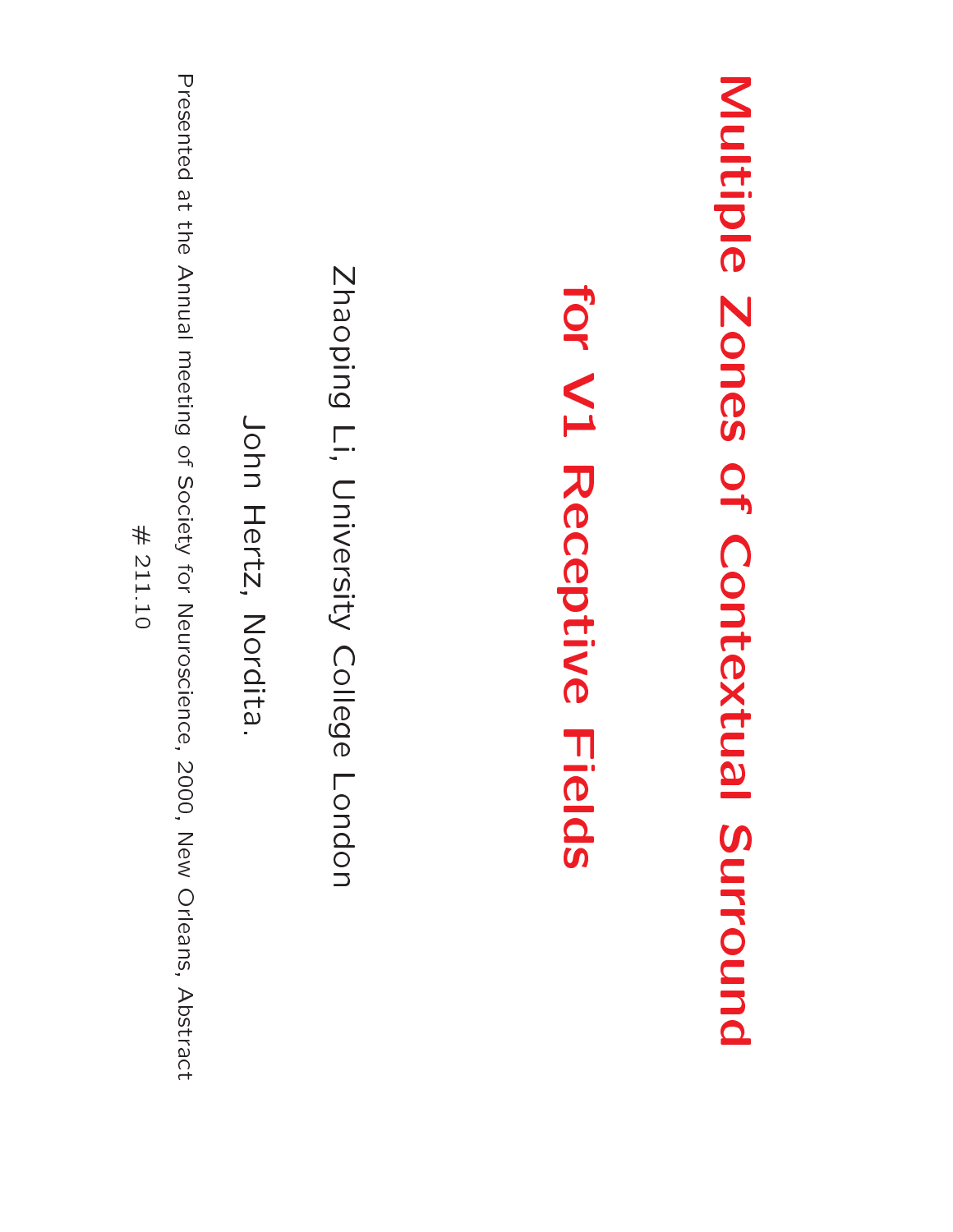#### Talk<br>Y outline **.** ന  $\mathcal{P}$  $\begin{matrix} 2 & 1 \\ 1 & 2 \end{matrix}$

- model  $\sigma$ study contextual in
uences.  $\bullet$   $\bullet$ How
- contextual in
uences as<br>altect<br>affect rmuelles<br>Fesponses<br>responses to  $\Omega$  and the set of  $\Omega$ grating How c<br>How c  $\bullet$  and the state  $\bullet$ patch.<br>Dependence on<br>C asi.<br>Distriktor<br>Distriktor and and an international series of the contract of the contract of the contract of the contract of the contract<br>Gluis de contract of the contract of the contract of the contract of the contract of the contract of the contr | H <u>D</u> summation
- $\overline{O}$ zone, supprendenc<br>Dependenc<br>Suppression on s<br>zone, (Sceniak et 2.<br>G  $\overline{\sigma}$  . - sumı<br>1999), iatio<br>and, additionally, De<br>11 Sup<br>11 Sep endenc<br>pressior<br>second rise<br>zon<br>zon and<br>and<br>and<br>and more.  $\bullet$  and the state  $\bullet$ Pris<br>The Seco<br>Relation s:<br>| E<br>| EH<br>| Mith e, and more<br>e, and more<br>figure-ground and<br>D<br>D<br>C
- behavior/computation. behavior/computation.effects, visual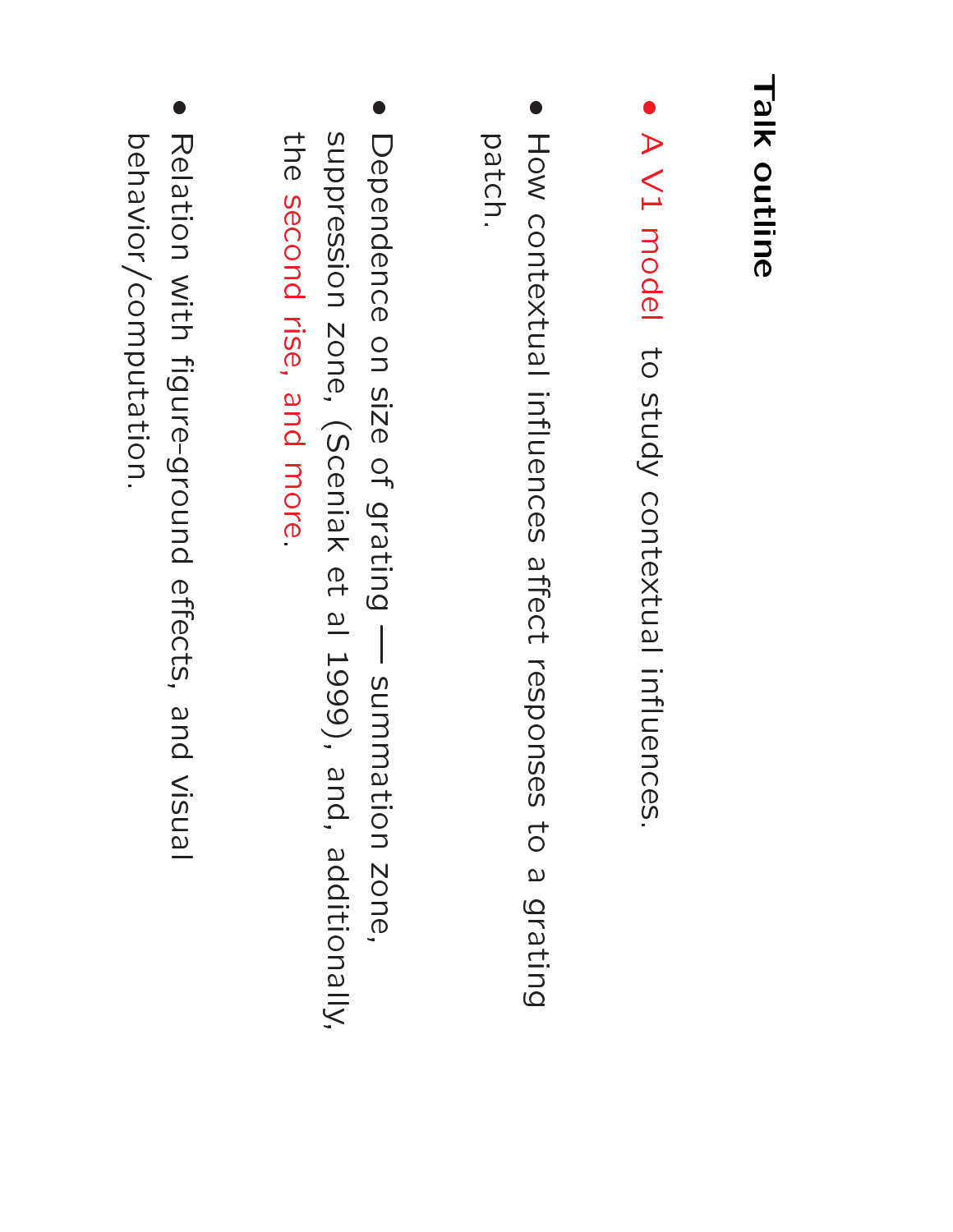#### The V1 model and

its function

- Input: bar's contrast
- Output depends on
- nput: bar's contrast<br>)utput depends on<br>(1) the bar's contrast; )utput depends on<br>(1) the bar's contrast<br>(2) the bar's context; (1) the bar's contra<br>(2) the bar's contex<br>highlighting where
- 

(2) the bar's context;<br> **highlighting where**<br> **homogeneity breaks** highlighting where<br>homogeneity break<br>down





Visual inputs, filtered through the receptive fields, to the excitatory cells.

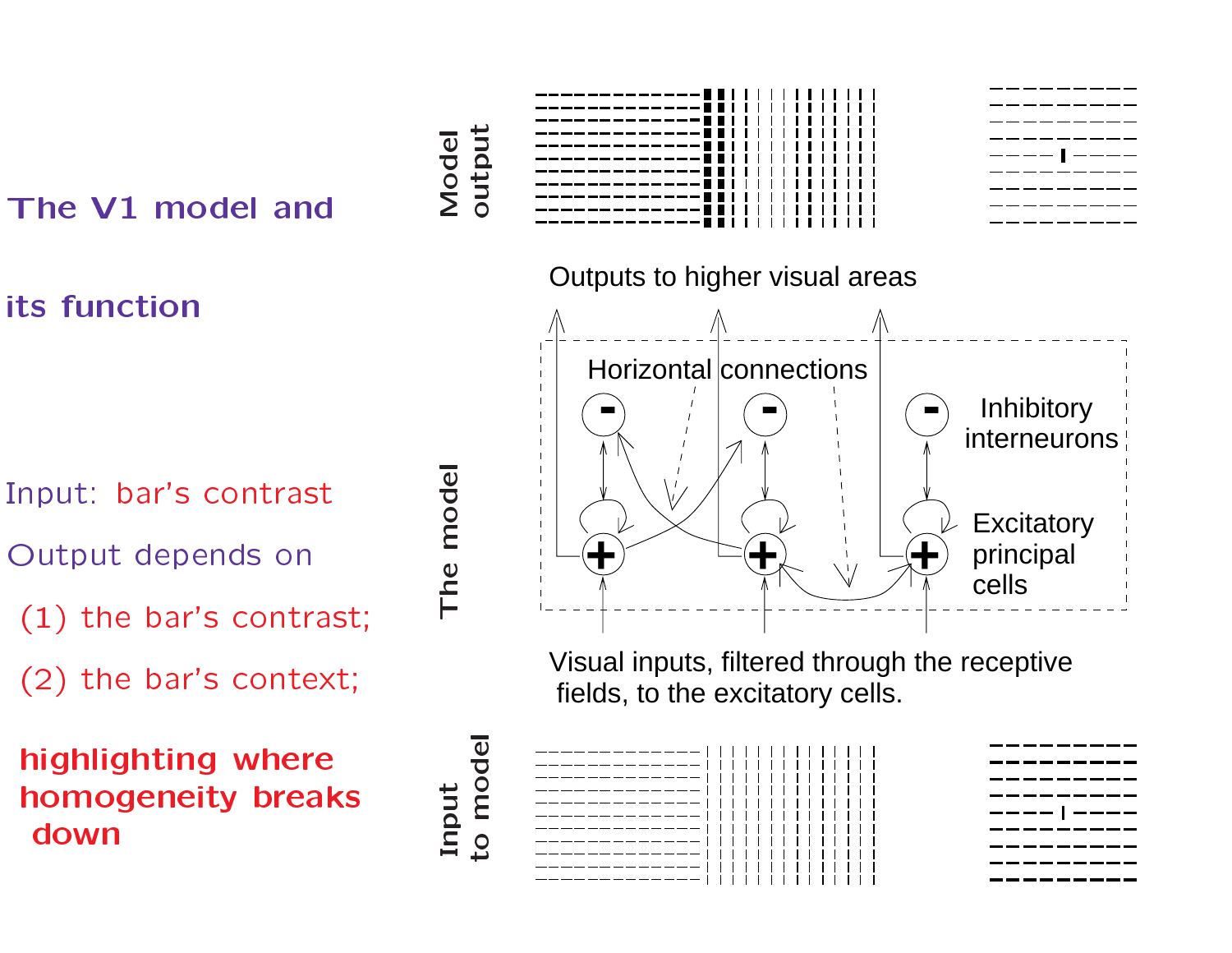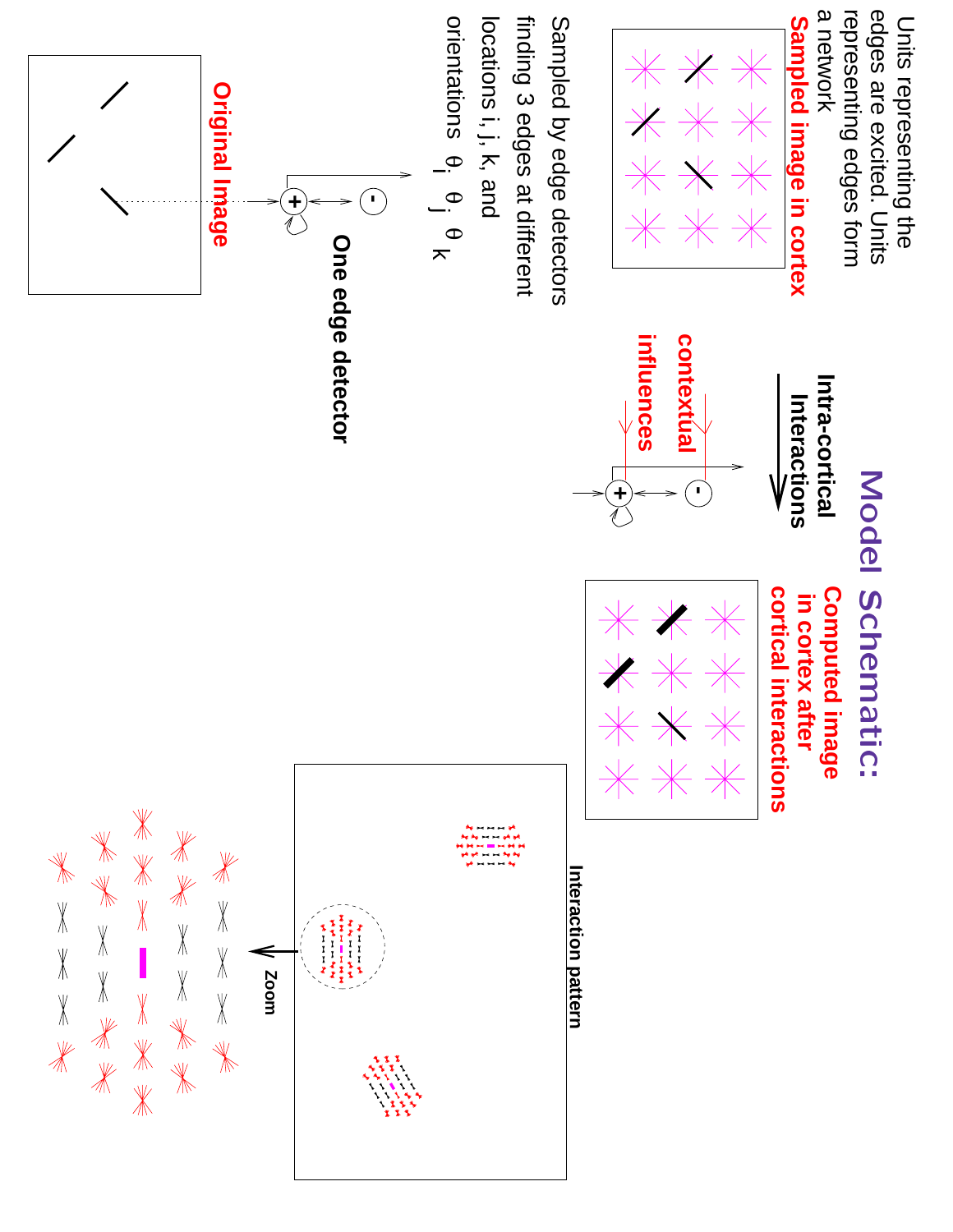| Output                                                                                                                                                                                                                                                                                            | Input                                                                                                                                                                |                         |                                                      |                                        |
|---------------------------------------------------------------------------------------------------------------------------------------------------------------------------------------------------------------------------------------------------------------------------------------------------|----------------------------------------------------------------------------------------------------------------------------------------------------------------------|-------------------------|------------------------------------------------------|----------------------------------------|
|                                                                                                                                                                                                                                                                                                   |                                                                                                                                                                      | High<br>contrast        | <b>Isolated</b><br>bar stimulus                      | Model<br>produces                      |
|                                                                                                                                                                                                                                                                                                   |                                                                                                                                                                      | <b>High</b><br>contrast | Suppression<br>Iso-orientation                       | <b>the</b><br><b>Isual</b>             |
|                                                                                                                                                                                                                                                                                                   |                                                                                                                                                                      | <b>High contrast</b>    | <b>Iess suppressi</b><br>Cross-orienta<br>9D<br>tion | contextual<br>$\overline{\mathbf{B}}$  |
| <b>ーンヽヽンノー</b> / ノノ<br>$-1$ / $-1$ / $-1$<br>/ ヽ \ / / \ / ヽー<br>$\angle$ / $\angle$ / $\angle$ / $\angle$<br>/////-////<br>$1 - 111 - 111$<br>$\angle$ \ \ $\angle$   \ $\angle$   \ $\angle$<br>$\vert \ \vert \ \setminus \ \setminus \ \setminus \ \setminus \ \setminus \ \sim$<br>$-111111$ | ーンヽヽンンlノノ<br>ーノノヽヽ丨ヽヽ丨<br>ノヘーノノヽノヘー<br><u>/////-///</u><br>11//-////<br>ノヘーノヽノーノノ<br>ノヽヽノノヽノヽノ<br>  \ヽ\ \ / / \ 一<br>ーノーノヽーノヽー                                       | High<br><b>contrast</b> | suppression<br><b>Random</b><br><b>Surround</b>      | <b>fluenc</b><br><b>CO</b><br>observed |
| ノ〜  / \ \ / \ ~<br>$\{\times\}$ $\{\times\}$ $\{\times\}$ $\{\times\}$<br>\\\ \\\\\<br>ーノーー / ノン\丨<br>---------<br>$\sim$ /-1-1 -1 <br>$1$ / $\sim$ $\sim$ $\sim$ $\sim$ $\sim$ $\sim$ $\sim$<br>$\sim$   $\sim$ /   $\sim$ /<br>$\vert -1$ $\vert -1$ $\vert -1$                                 | / ヽ    / ヽヽ / ヽヽ<br>1 - 1 - 1 / / / /<br><b>ヽヽヽ / /ヽヽヽ//</b><br>ーノーーIノノヽ\<br>ヽノーヽ~ / ヽー /<br>  ノ \ ー \ ー / / /<br>$-1$ \ $-1$ \ \ $\sim$ /<br><b>1-1 / - / / - /</b> | <b>Low</b><br>contrast  | Facilitation<br><b>Colinear</b>                      | 5<br>$\sum$                            |

## Model produces the  $\frac{1}{2}$ usual contextual in
uences observed in the set of the set of the set of the set of the set of the set of the set of the set of the set of the set  $\mathbf{Y}$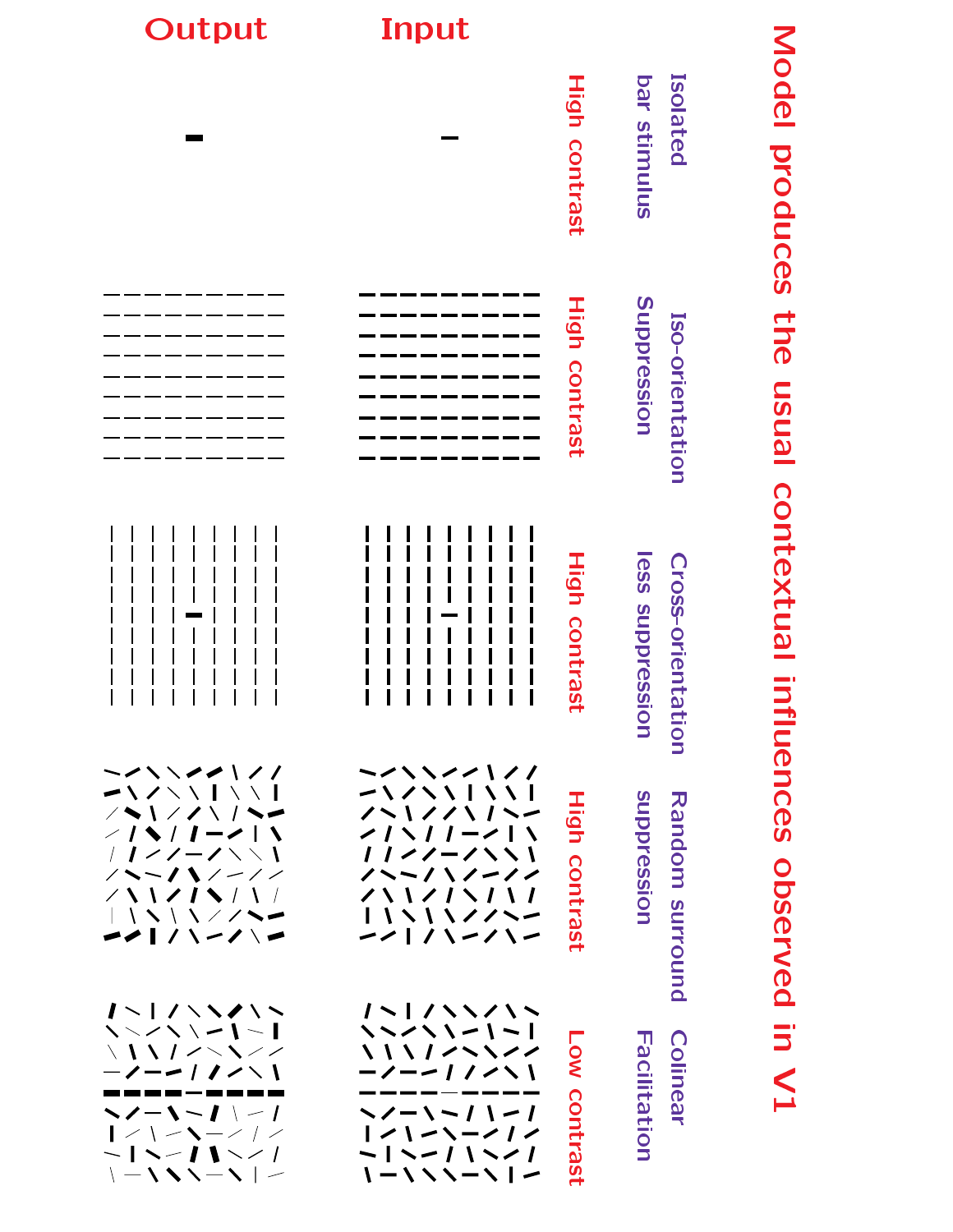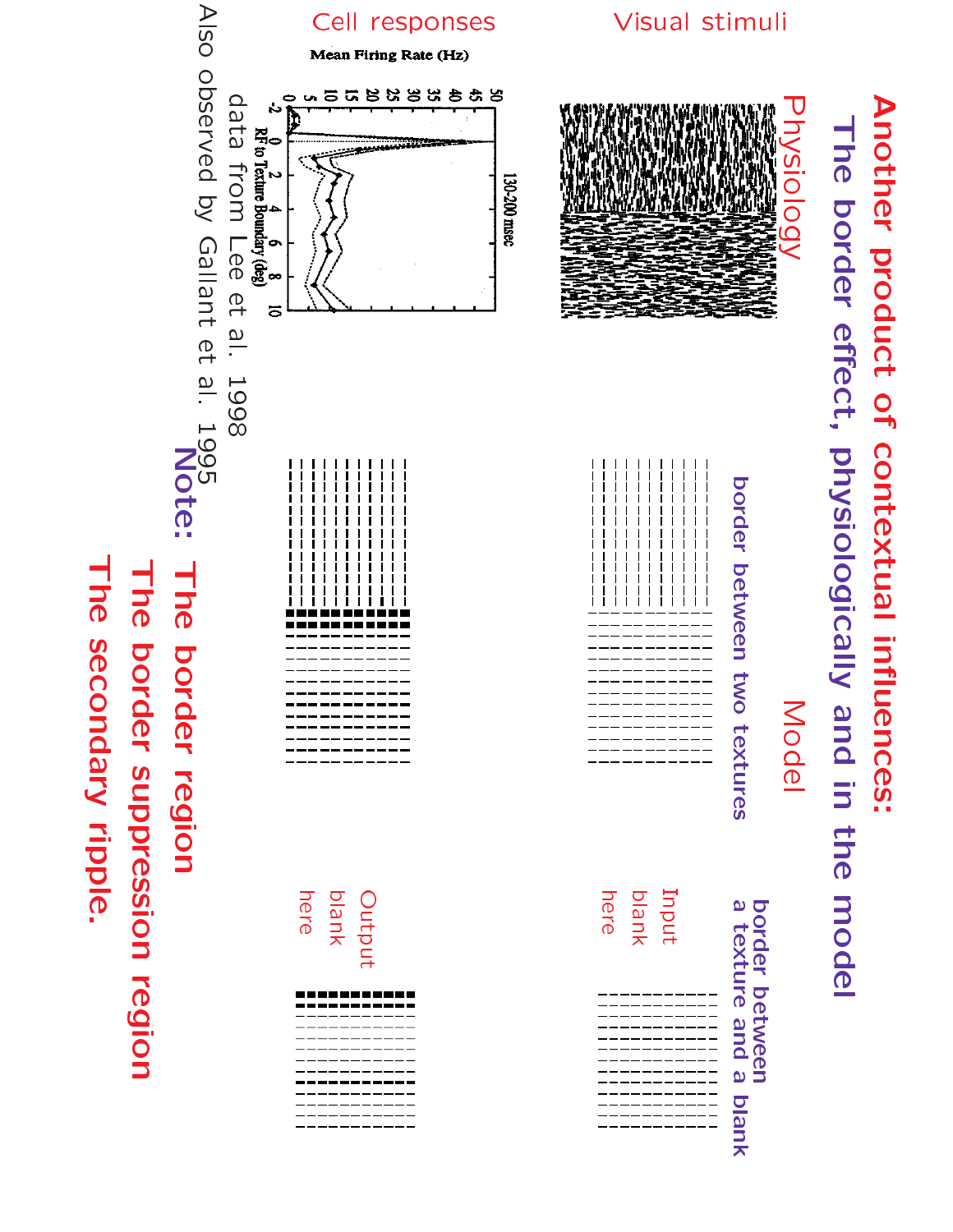

he gr<br>then,  $\frac{1}{2}$  at  $\frac{1}{2}$ larger resp<br>dsep and then, at an even larger grating size, a second rise.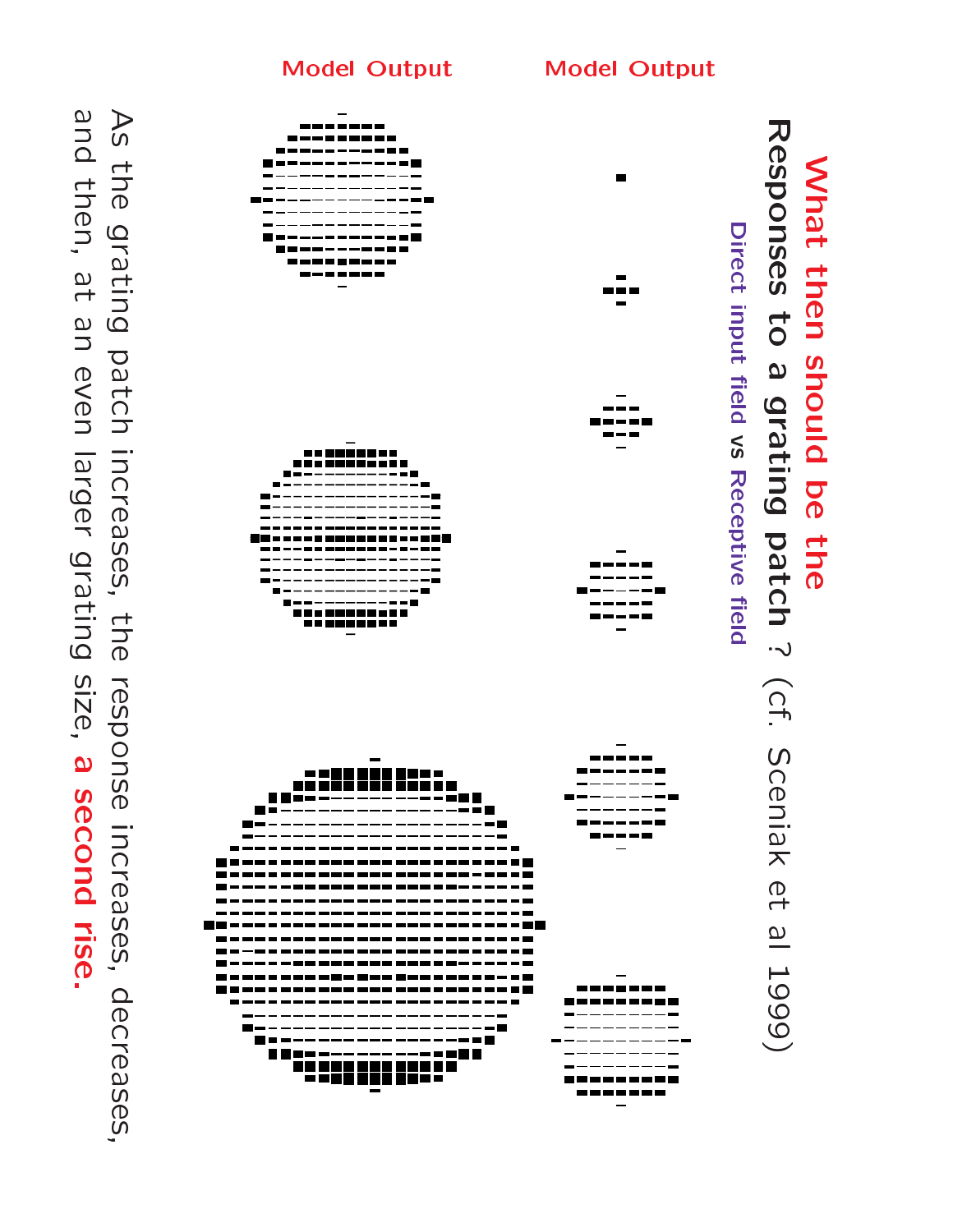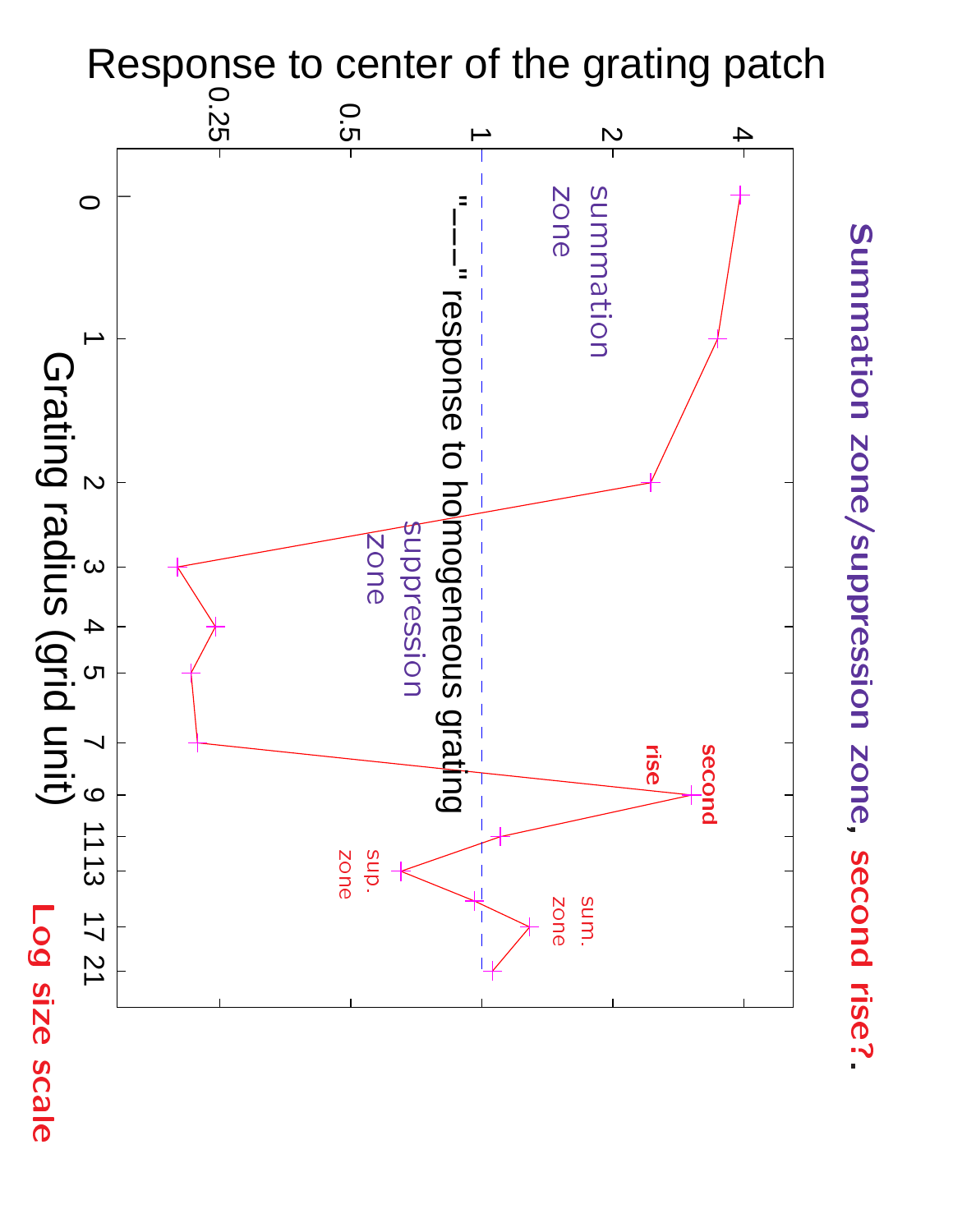

scale

Summation zone/suppression zone, second rise?.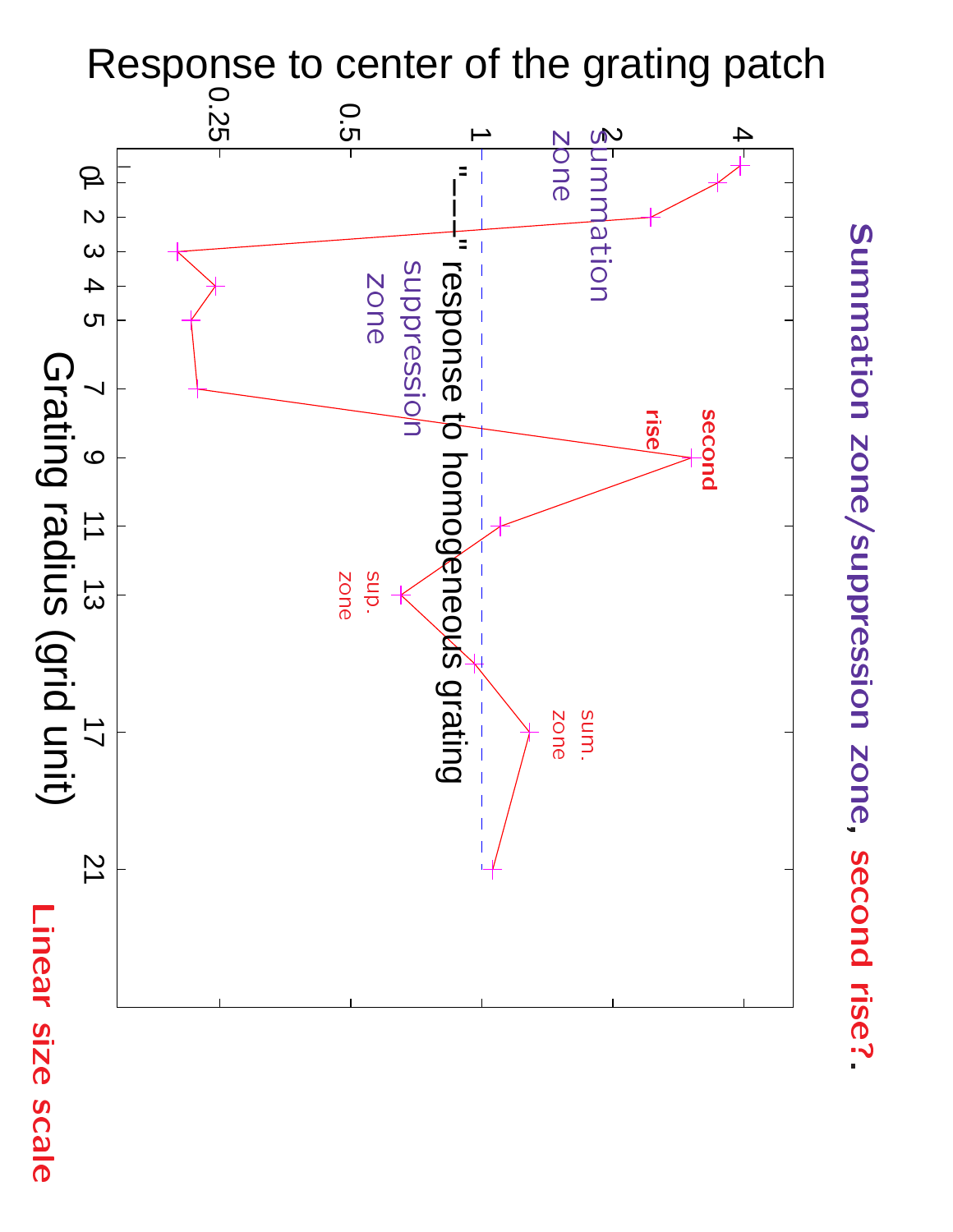

spatial frequency (c/deg) spatial frequency (c/deg)

0

 $\circ$ 

distance, dR (deg) distance, dR (deg)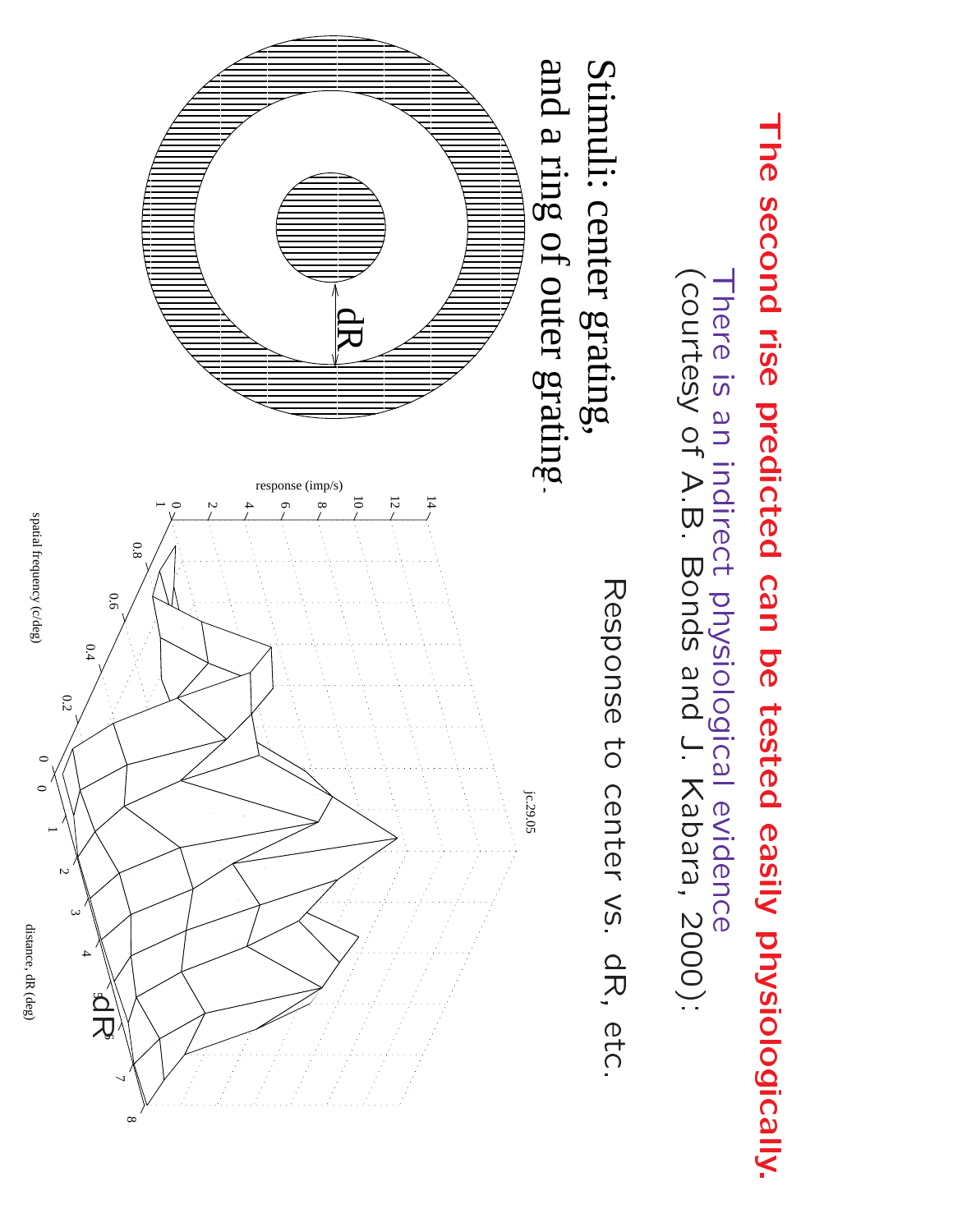What<br>What  $\frac{1}{2}$  is a set of  $\frac{1}{2}$ the structure  $\frac{1}{2}$ grating patch  $\overline{\mathbf{S}}$  is a set of  $\overline{\mathbf{S}}$ surrounded **by** the state  $\mathbf{p}$ anno 1920<br>Daoine ann am Suatair an Suatair an t-Iomraid ann am Aon am Aon am an t-Iomraid ann am Aon am Aon am Aon am Ao orthogonal What if the<br>Mhat if the grating?



Usually, general contextual Usually, the<br>Dackground reduces i||||<br>|- 프 리 responses the magnetic  $\frac{1}{2}$ center Usually,<br>grating.<br>When t the<br>City of the set size<br>size<br>size of i<br>District<br>District duces<br>duces<br>igure lal Sup<br>the res<br>grating is ssion<br>sess<br>such n<br>19<br>19<br>19<br>19 the state<br>and state<br>and state <u>ain 5,</u> m con<br>redu<br>from<br>from

-<br>When<br>Center d<br>Pie i<br>siz<br>siz<br>siz ence is a control of the control of the control of the control of the control of the control of the control of the control of the control of the control of the control of the control of the control of the control of the co reauces<br>e figure<br>grating  $\overline{\mathbf{b}}$  is a set of  $\overline{\mathbf{b}}$ the<br>the<br>the border o the cente<br>:hat the<br>suppression When<br>center<br>region, he size of t<br>of the figure<br>suppression Ire grating i<br>1g is in the<br>background on<br>Online<br>Online ch<br>and<br>the hat the<br>suppres<br>border of the  $\frac{1}{100}$ When<br>cente<br>figure the siz<br>of the<br>grating or the Hg<br>igure grat<br>sion from<br>disinhibits **the second** gratin<br>kgrou<br>figure center.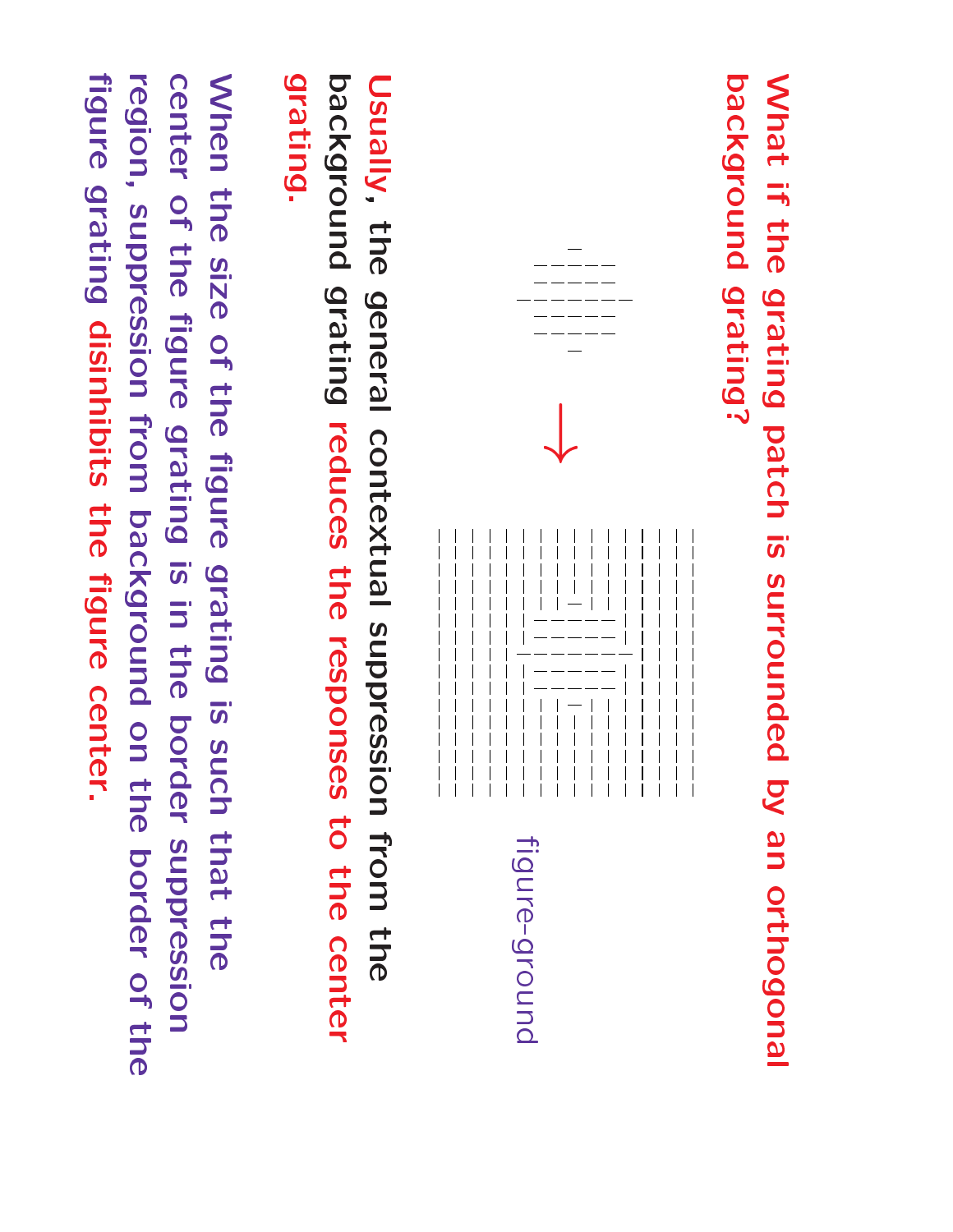#### Cross-orientation facilitation observed by Sillito  $\mathcal{P}_{\mathbf{t}}$  $\overline{\sigma}$ Cros<br>Cros ing<br>the<br>conder iental<br>figure center  $\overline{\omega}$ is di controlle di controlle di controlle di controlle di controlle di controlle di controlle di controlle di controlle di controlle di controlle di controlle di controlle di controlle di controlle di controlle di in in i ion<br>ion border suppression

happens region ansi<br>e figl<br>a figl n <sub>opserv</sub><br>Ie borde<br>Output

Model<br>Model<br>Model i<br>Model<br>Model  $\sum_{\mathbf{r}}$ pdel<br>Pole center  $\overline{\mathbf{S}}$  is a set of  $\overline{\mathbf{S}}$  $\frac{a}{1}$ the  $\frac{1}{2}$ border suppression

region



The  $\frac{1}{2}$ center of figure ົດ <del>ທີ່</del> dis-inhibited by the structure  $\frac{1}{2}$ background grating, The c<br>Which suppresses the s dis-i<br>figure border بر<br>الحافظ<br>Signal which suppresses the figure border<br>via general orientation unspecific suppression of figure is<br>asses the fi<br>orientation iis-inhibite<br>lure borde<br>unspecific suppression

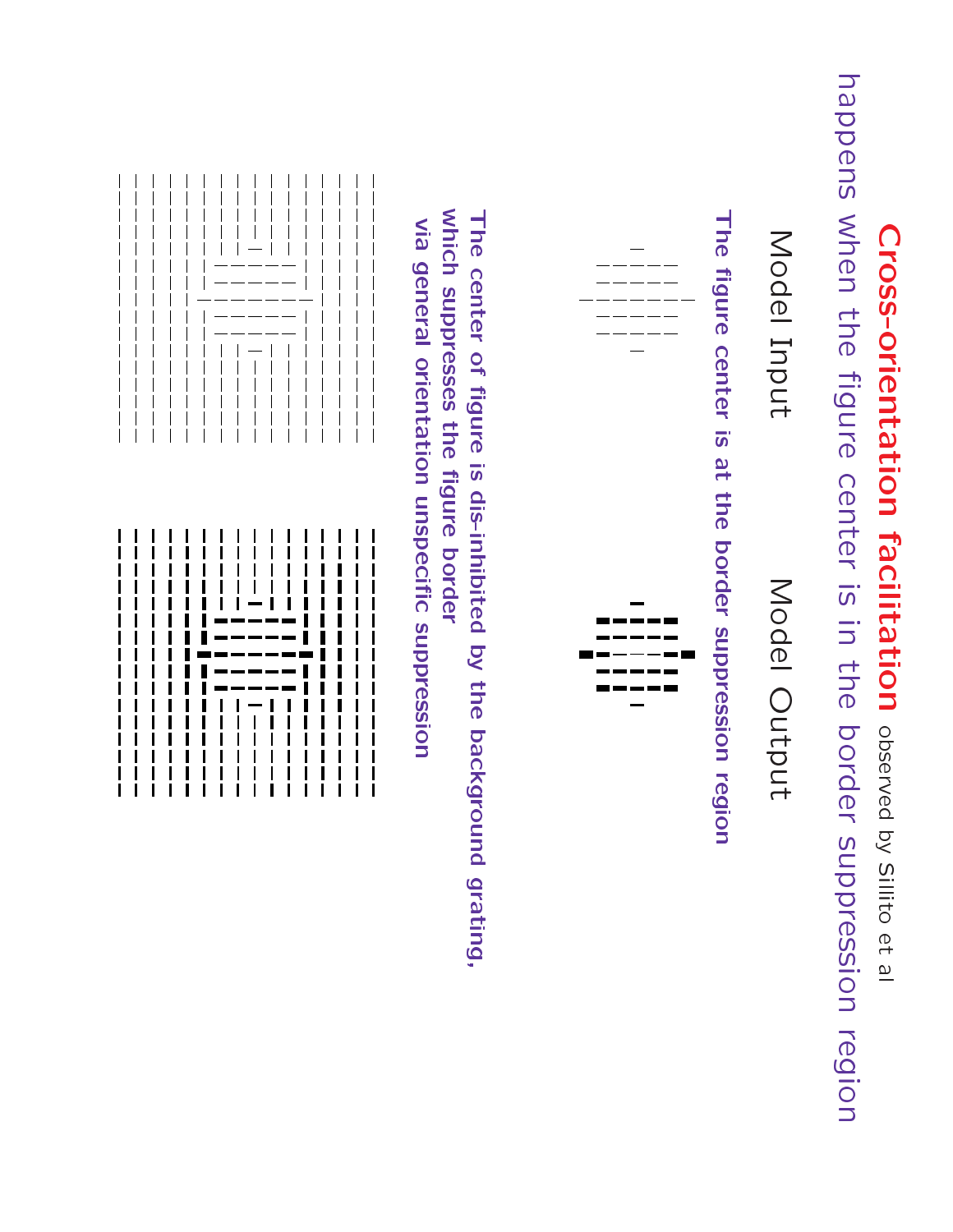

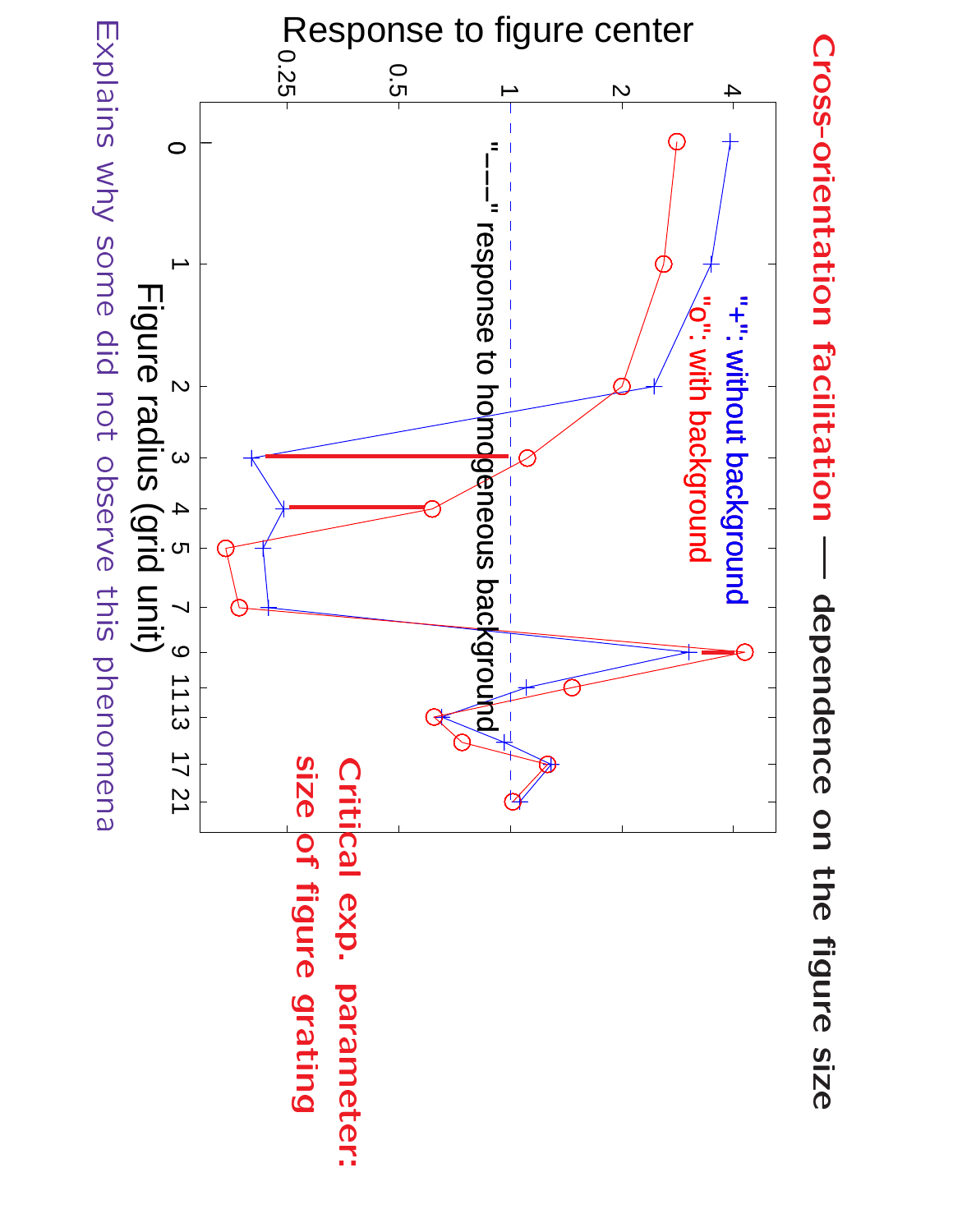#### Mean Firing Rate (Spikes/sec)

produced a contract the contract of the contract of the contract of the contract of the contract of the contract of





Figure-ground effects", "<br>"medial axis effects" observed physiologically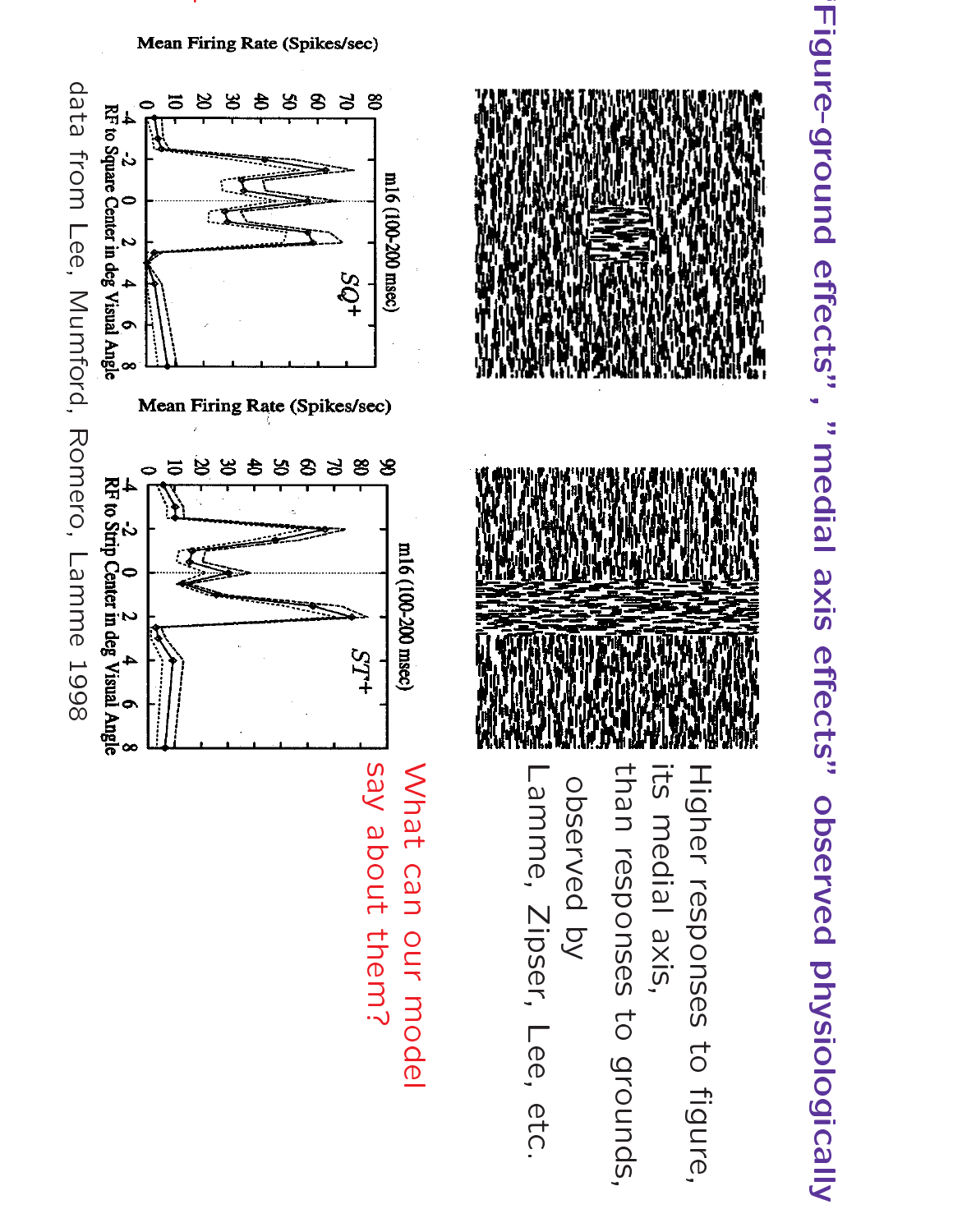#### Model Input  $\sum_{n=1}^{\infty}$ de<br>15 a l Inp<br>Inp  $\overline{\mathbf{w}}$   $\overline{\mathbf{w}}$ the structure  $\frac{1}{2}$  $\geq$   $\frac{\text{S}}{\text{S}}$ ode<br>n the<br>whole Inpl<br><sup>igure</sup><br>figure

#### Model Output region Moc<br>ir region<br>Observed

## border **a**<br>trself:<br>C s the bord<br>highlights,

Lamme, Zipser,  $\mathcal{P}_{\mathbf{t}}$  $\overline{\sigma}$ 

| <b>When</b><br><b>The</b><br>figure<br>the |                                                                                                            |  |
|--------------------------------------------|------------------------------------------------------------------------------------------------------------|--|
| figure<br>center suppl<br>center           | I<br>I<br>ı<br>ı<br>ı<br>ı<br>ı<br>ı<br>ı<br>ı<br>ı<br>ı<br>ı<br>ı<br>ı<br>ı<br>ı<br>ı<br>I<br>ı<br>ı<br>ı |  |



# et al<br>Prediction:<br>"The figur

#### tion:<br>figure around.<br>and the set of the set of the set of the set of the set of the set of the set of the set of the set of the set effects" n<br>T<br>Hike those<br>コーヒー<br>コーヒー on:<br>**Jure g**<br>Observed so di controlle di controlle di controlle di controlle di controlle di controlle di controlle di controlle di <br>Di controlle di controlle di controlle di controlle di controlle di controlle di controlle di controlle di con<br> E<br>Fa ing the control of the control of the control of the control of the control of the control of the control of t<br>in the control of the control of the control of the control of the control of the control of the control of th  $\sum_{i=1}^{n}$ e figur<br><sub>inose obse</sub><br>depend on a G<br>G oun<br>of a<br>the l effec $\frac{1}{n}$  v1)<br>n V1)

region<br>الله<br>الله علي<br>الله علي

## $\sim$  is the set of  $\sim$  $\frac{a}{1}$ n<br>그는 시 <sub>∷∷</sub><br>igure (<br>igure ( **suppressed**<br>enter is at<br>suppressed

| Ş<br>ወ<br>$\bar{\mathfrak{G}}$<br>⊃<br>Β<br>5<br>ര<br>യ                              | ı                                         |  |
|--------------------------------------------------------------------------------------|-------------------------------------------|--|
| ທ<br>ര<br>O<br>$\overline{\mathsf{O}}$<br>ທ<br>∍<br>ڣ<br>$\frac{1}{2}$<br><b>ALL</b> | ı<br>ı<br>ı<br>ı<br>Ī<br>ı<br>ı<br>ı<br>ı |  |



r<br>Lilie<br>Lilie size,  $\frac{(\text{like})}{(2)}$ mana<br>depend o<br>disappear for r in V1<br><sup>9</sup><br>Iary<br>Iary<br>Iarge re size,<br>figures,  $\left(\frac{1}{2}\right)$ der<br>aris<br>are <sub>cobserved</sub><br>end on<br>ppear 1<br>caused <u>t</u> k à depend on the fig<br>disappear for larg<br>**666649988629**<br>could be account

become discrete the control of the control of the control of the control of the control of the control of the <br>become discrete the control of the control of the control of the control of the control of the control of the<br>c ect<sup>o</sup><br>accounted<br>accounted

### $\in$  4 ripples n the s<br>medial axis<br>acor<br>axis eer<br>Jary<br>effect n<br>p**ples fro**<br>Observed<br>Observed 유호 - E  $\overline{a}$

| When<br>⊢ <b>igure</b><br>the<br>                       | I<br>ı<br>ı<br>ı<br>ı<br>ı<br>ı<br>I<br>ı<br>I<br>ı<br>ı<br>ı<br>ı<br>I<br>ı<br>I<br>Ï<br>Ī<br>Ī<br>ı<br>ı<br>I<br>ı<br>ı<br>ı<br>ı<br>I<br>ı<br>I<br>ı<br>I<br>I<br>ı<br>ı<br>ı<br>ı<br>ı<br>ı<br>ı<br>I<br>ı<br>ı<br>ı<br>ı<br>ı<br>ı<br>I<br>ı<br>I<br>ı<br>I<br>I<br>ı<br>ı<br>I<br>ı<br>ı<br>I<br>ı<br>ı<br>ı<br>I<br>ı                                                                                 |  |
|---------------------------------------------------------|--------------------------------------------------------------------------------------------------------------------------------------------------------------------------------------------------------------------------------------------------------------------------------------------------------------------------------------------------------------------------------------------------------------|--|
| ground effect di<br>figure<br>$\overline{0}$<br>· large | ı<br>I<br>ı<br>ı<br>ı<br>ı<br>I<br>I<br>I<br>I<br>ı<br>ı<br>ı<br>ı<br>ı<br>I<br>I<br>I<br>١<br>I<br>Ï<br>I<br>I<br>ı<br>ı<br>ı<br>ı<br>I<br>I<br>ı<br>I<br>ı<br>I<br>I<br>I<br>ı<br>I<br>ı<br>I<br>ı<br>ı<br>ı<br>ı<br>ı<br>ı<br>ı<br>Ī<br>ı<br>ı<br>ı<br>ı<br>I<br>ı<br>ı<br>ı<br>ı<br>ı<br>ı<br>ı<br>ı<br>ı<br>ı<br>ı<br>I<br>ı<br>ı<br>ı<br>I<br>ı<br>ı<br>I<br>ı<br>ı<br>ı<br>ı<br>ı<br>ı<br>ı<br>I<br>ı |  |
| iminish<br>enough<br>$\overline{\phantom{0}}$           | ı<br>Ī<br>Ï<br>ı<br>ī<br>ı<br>ı<br>Ī<br>ı<br>ı<br>ı<br>ī<br>ı<br>Ī                                                                                                                                                                                                                                                                                                                                           |  |

| . .<br>ម<br>5<br>5<br>dure<br>◠<br>ወ<br>Н | ı           | ı<br>ı<br>ı<br>ı      | ı<br>ı<br>ı<br>ı<br>. <b>.</b><br>------- | ı           | ı<br>ı<br>ı | ı<br>ı<br>ı<br>ı | ı<br>ı<br>ı<br>ı | ı<br>L<br>ı<br>ı | ı<br>ı<br>ı<br>ı | ı<br>ı<br>ı<br>ı | ı<br>ı<br>ı<br>ı<br>ı | ı<br>ı<br>п<br>ı<br>ı | ı<br>------------- |  |
|-------------------------------------------|-------------|-----------------------|-------------------------------------------|-------------|-------------|------------------|------------------|------------------|------------------|------------------|-----------------------|-----------------------|--------------------|--|
| ወ                                         | ı<br>ı<br>ı | ı<br>ı<br>ı<br>ı<br>ı | ı<br>ı<br>ı<br>ı<br>ī                     | ı<br>ı<br>ı | ı<br>ı<br>ı | ı<br>ı<br>ı<br>ī | ı<br>ı<br>ı<br>ı | ı<br>ı<br>ı      | ı<br>ı<br>ı<br>ī | ı<br>ı<br>ı<br>ı | ı<br>ı<br>ı<br>ı<br>ı | ı<br>ı<br>ı<br>ı<br>ı | ı<br>ı             |  |

# ijjjiji<br>gure<br>gure center

| ı<br>ı  |    |   |          |    |         | ,,,,,,,<br>.  |                           | . . | .   | . . |  |
|---------|----|---|----------|----|---------|---------------|---------------------------|-----|-----|-----|--|
|         |    |   |          |    |         |               | ,,,,,,,,,<br>iiiiiinuu    |     | I.  | п   |  |
|         |    |   |          |    |         |               | -----------               |     |     |     |  |
|         |    |   |          |    |         |               | -----------               |     |     |     |  |
|         |    |   |          |    |         |               | ---------                 |     | --- |     |  |
|         |    |   |          |    |         |               |                           |     |     |     |  |
|         |    |   | ---      |    | $- -$   |               |                           |     |     |     |  |
|         | ٠. |   | ٠.<br>٠. |    | ٠<br>٠. |               |                           |     |     |     |  |
|         |    |   |          |    |         |               | -----------               |     |     |     |  |
|         |    |   |          |    |         |               | -----------               |     |     |     |  |
|         |    |   |          |    |         |               | -----------               |     |     |     |  |
|         |    |   |          |    |         |               | -----------               |     |     |     |  |
|         |    |   |          |    |         |               | ----------<br>----------- |     |     |     |  |
|         |    |   |          |    |         |               | -----------               |     |     |     |  |
|         |    |   |          |    |         |               | -----------               |     |     |     |  |
|         |    |   |          |    |         |               | ----------                |     |     |     |  |
|         |    |   |          |    |         |               | ----------                |     |     |     |  |
|         |    |   |          |    |         |               | -----------               |     |     |     |  |
|         |    |   |          |    |         |               | -----------               |     |     |     |  |
|         |    |   |          |    |         |               | -----------               |     |     |     |  |
|         |    |   |          |    |         |               | -----------               |     |     |     |  |
|         |    |   |          |    |         |               | ----------                |     |     |     |  |
|         |    |   |          |    |         |               | ----------                |     |     |     |  |
|         |    |   |          | ٠. |         | J.            |                           |     |     |     |  |
| ۰<br>-- |    |   | ---      |    |         |               |                           |     |     |     |  |
| --      |    |   |          |    |         |               |                           |     |     |     |  |
|         |    |   |          |    |         | -------       |                           |     |     |     |  |
|         |    |   |          |    |         | ii ii i i i i |                           |     |     |     |  |
|         | .  |   |          |    | .       |               | ш                         | ı   |     | ш   |  |
| ı       | ı  | ı | ı        | ı  | ı       | - 1           | ı                         |     |     |     |  |
| Ĩ       | ı  | ı | ı        | ı  | ı       | ı             | ı                         |     |     | ι   |  |
|         |    |   |          |    |         |               |                           |     |     |     |  |

ⅡⅡⅢⅢⅡⅡⅡⅡⅡⅡⅡⅡⅡⅡⅡⅡⅡⅡⅡⅡⅡⅡⅡⅢⅢⅡⅡ

# to feedt<br>centers)

#### for by  $\sum_{\alpha}$ mechanisms couru<br>for by<br>couru be acc<br>V1 m<br>V1 m 5 Q Q nted<br>hanisn<br>feedback COL<br>forth<br>from

out re:<br>higher from higher visual centers)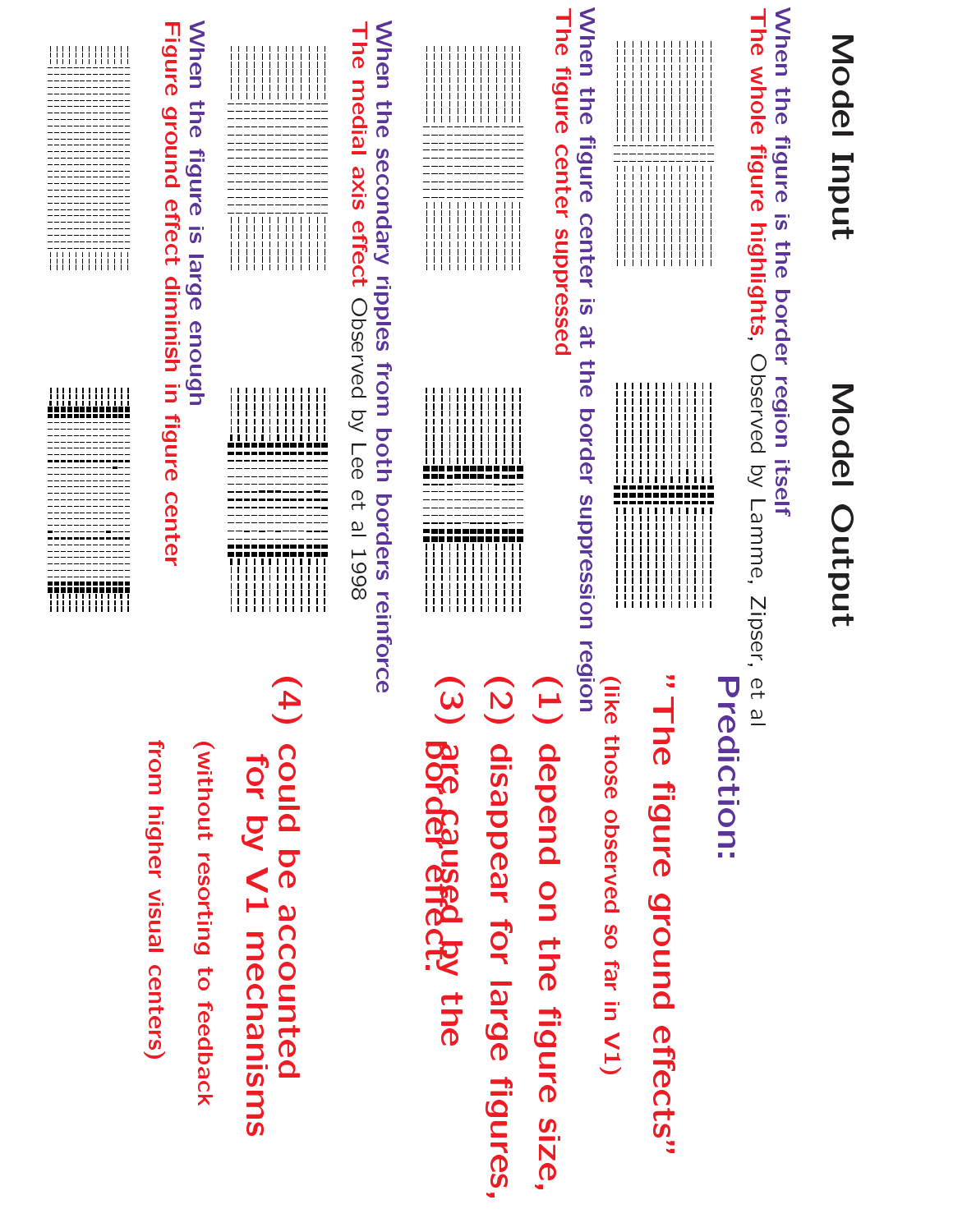#### "Psychophysically", "Psychophysically", "Psychophysically", "Psychophysically", "Psychophysically", "Psychophysically", "Psychophysically", "Psychophysically", "Psychophysically", "Psychophysically", "Psychophysically", "P http://www.gatsby.ucl.ac.uk/<sup>/</sup>zhaoping http://www.gatsby.ucl.ac.uk/~zhaopingreceptive fields" and finite range intra-cortical interactions<br>interactions and finite range intra-cortical interactions<br>interactions and finite range intra-cortical intervalses in the second interval interval interval int Proposa<br>visual g<br>Contour<br>Achieve Proposa<br>visual g<br>contour visual **References**<br>Before<br>References<br>References visual gre<br>Contour i<br>Achieve ( Not sımpl<u>ı</u><br>Proposal: Not Model and the contract of the contract of the contract of the contract of the contract of the contract of the <u>Output van die Staatsman van die Staatsman van die Staatsman van die Staatsman van die Staatsman van die Staatsman van die Staatsman van die Staatsman van die Staatsman van die Staatsman van die Staatsman van die Staatsma</u> Input andat<br>simply nply to co<br>**sal: But**<br>grouping available global : But to ac<br>ouping (por<br>integration, But<br>Itegral<br>Tields"<br>fields" D<br>C<br>C<br>C<br>C<br>C<br>C to complicate 5' ======== a š tion,<br>visual popic<br>o ac<br>o ac publications r and<br>and and<br>and and licate th<br>achieve nieve<br>out),<br>figure out),<br>rigure<br>com<br>finite out), ieve pre-atte<br>out), e.g., te<br>igure search<br>computation or the pre-attentive<br>pre-attentive on e.g.,<br>utatic<br>range re-a<br>e.g., recep<br>**e.g., t**<br>search<br>search extual int<br>intereptive  $\overline{B}$  with **MODORO CONTRA PROPERTY AND TANK AND CONTRACT ON A PARTIE OF A PARTIE OF A PARTIE OF A PARTIE OF A PARTIE OF A** ptive fie<br>tentive<br>texture intra-cortical ive lield<br>Ature S<br>among ve fie<br>filise<br>from<br>from uci<br>fields".<br>fields". inces<br>Ids".<br>Segmentation segmentation, local gmentatior<br>:gmentatior<br>distractors. leoisselo.,<br>softors.<br>sical o<sub>r</sub> —————<br>——+——<br>———<br>———— --+--<br>\_-<br>\_---

Computational

goal

of

contextual

in
uences